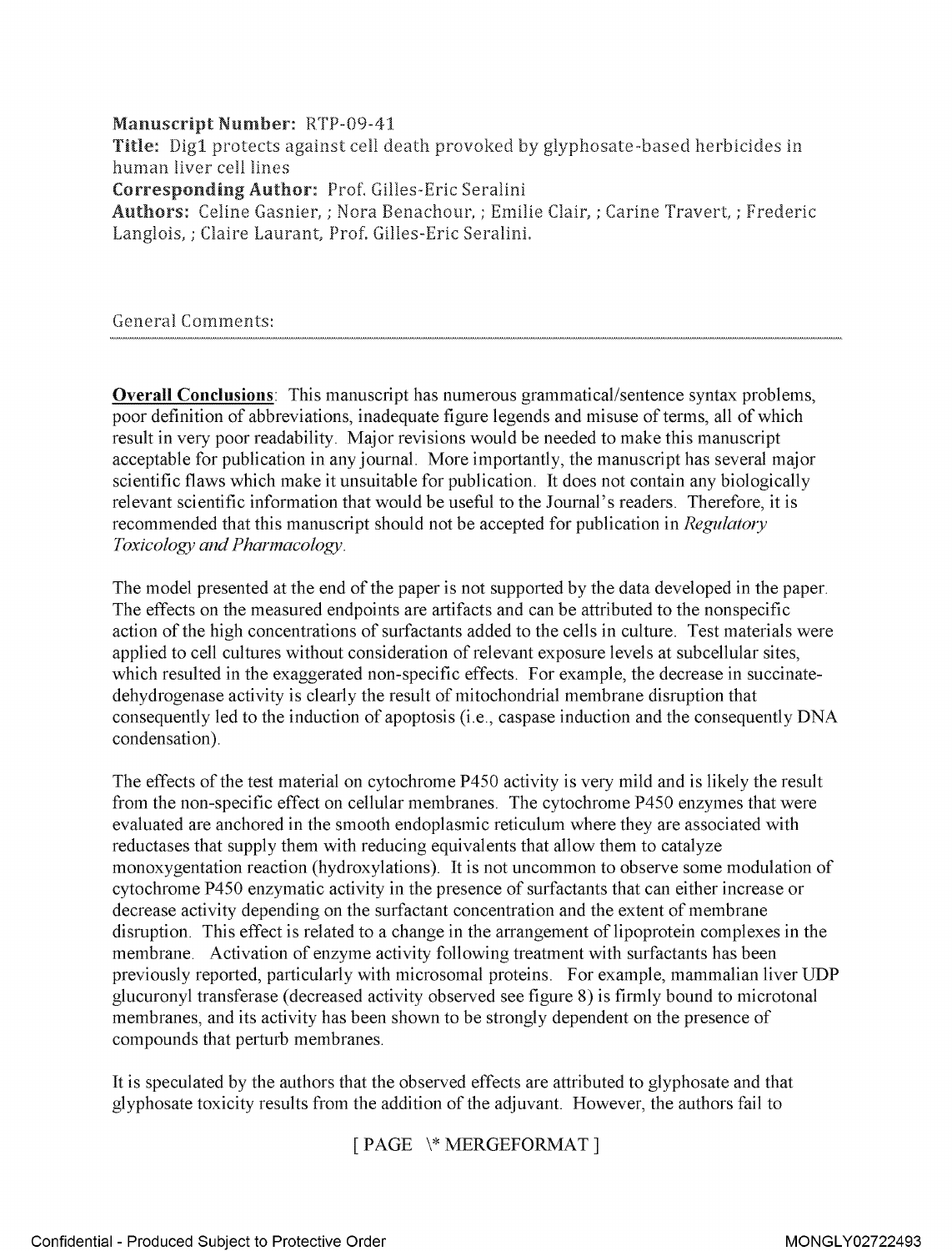provide any evidence to support this conclusion . The authors did not separate the contributions to toxicity of [glyphosate](https://www.baumhedlundlaw.com/) and the surfactant.

Further to the aforementioned points, an important inconsistency in the results is a reported induction of phase <sup>I</sup> metabolism but inhibition of phase <sup>11</sup> metabolism. This simply makes no sense since phase <sup>I</sup> and phase II metabolism have evolved as a coordinated system to promote rapid elimination of hydrophobic toxicants . A finding of induced phase <sup>I</sup> metabolism along with inhibition of phase II metabolism supports the conclusion that what is observed with the formulations is a non-specific effect.

Further to the comments on perturbation of cytochrome P450 catalytic activity discussed above, the authors did not evaluate CYP IA1, CY2C9, CYP3A4 expression at the transcriptional or translational level. This is conventionally investigated to verify and further characterize modulation observed at the catalytic level. This is a significant weakness in the manuscript and points to the lack of depth in this investigation.

The conclusions on how the plant extract Dig <sup>1</sup> is mitigating toxicity is based on unsupported speculation. The authors state on page 15 "Our results show that D seems to penetrate the cells and does not only simply forms a shield of anti-penetrating agent for  $R$  that would have a fast and nonspecific action, but it implies particular levels of cell metabolism. " There is no evidence presented in this paper showing how Dig-1 mitigates toxicity. The authors present information that cytochrome P450 activity is not affected by Dig-1. The affect of Dig-1 may very likely be one non-specific action countering another nonspecific action.

It is important to state that use of immortal cell lines derived from liver tissue were not an appropriate model to investigate hepatotoxicity in this paper. The authors are simply looking at the ability of a poorly characterized plant extract to potentially protect cells in culture. The authors neglected to test a known hepatotoxin or model adjuvants/surfactants to evaluate in parallel the effect of these compounds on these Hep cell lines. The authors misstate that these cell lines are commonly used to understand hepatotoxicity . These cell lines are primarily used to study cytochrome P450 regulation and activity since they constitutively express the receptors that regulate the CYP genes and express the CYPs proteins at relatively high levels.

Additionally, the authors provide <sup>a</sup> serious misrepresentation of citations . Many of these issues are related to the authors misunderstanding of the materials they are testing and the very nonspecific mode of surfactants particular when exposing cells in culture . It is evident to the reviewer that all of the specific responses observed in this study result from nonspecific membrane disruption of high concentrations of surfactants in cell cultures. Each of these major points is addressed below.

## Specific Comments

Making specific comments on this manuscript was complicated by the fact that the authors did not number the lines in the manuscript, which is a standard practice for submitted manuscripts.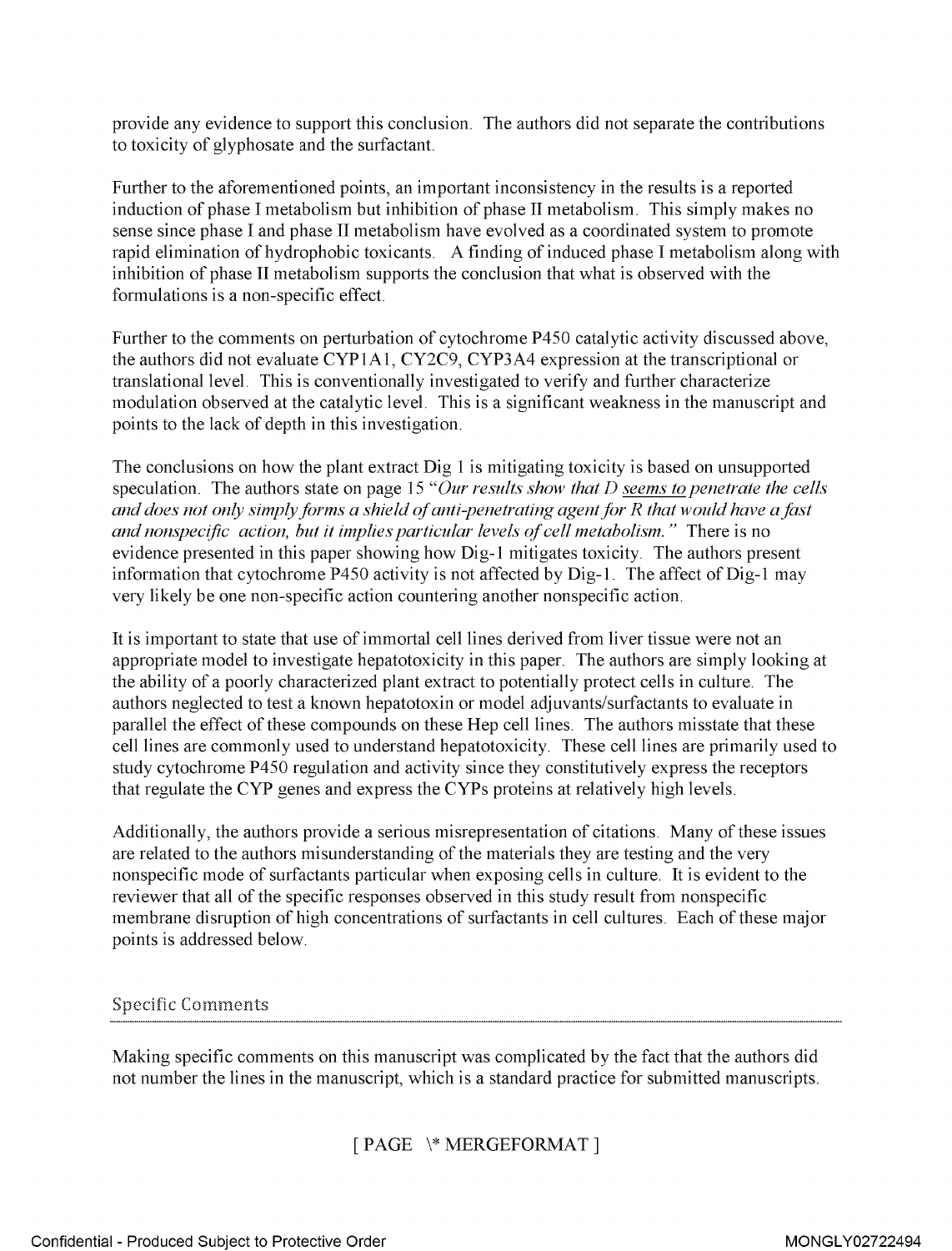## Introduction

**Page 3.** Many of the references cited by the authors were inappropriately or incorrectly used. Several instances of this are given below.

The authors references only one (Williams *et al.*, 2000) of many readily available documents and reviews of glyphosate highlighting low toxicity, including the US EPA Registration Eligibility Document (1993), European Commission Annex <sup>I</sup> Report and the Joint FAO/WHO Meeting on Pesticide Residues (2004).

Richard *et al.* (2005) was the first *in vitro* study by this author's group. The effects seen then and in their other publication including this one are secondary to the effect of surface acting substances, not a primary effect. This statement is not supported by the findings of that study.

Benachour *et al.* (2007b) is an inappropriate reference to earlier work by the same author.

The list of pesticidally inert ingredient from Cox (2004) was created from material safety data sheets on numerous pesticide products. The list is largely irrelevant, since only one of these is recognizably linked with glyphosate based formulations.

There is no basis for the conclusion extracted from Peluso *et al.* (1998). The authors states "some of these compounds may be genotoxic of form adducts to DNA" - but do not identify which compounds are they referring. The Peluso paper was an intraperotoneal (IP) injection of a Roundup branded formulation only sold in Italy. An IP injection is an irrelevant route of exposure for an herbicide. Heydens et al. (2008) demonstated that no effects were seen when the test material was dosed orally, that the results were related to the kidney and liver damage as a result of IP administration and test material adhering to the organs.

The Williams *et al.* (2000) citation is improperly used, since the paper did not address environmental fate, but rather it was a toxicology review and risk assessment for humans.

Takahashi et al (2001) does not provide evidence that "they also enter the food chain". This publication by Takahashi et al. is a description of an analytical method for residues of glyphosate AMPA in agricultural products. Residues of glyphosate and AMPA are legally allowed in agricultural products and food. The residues are approved and regulated by regulatory agencies around the world and scientific bodies such as CODEX.

The appearance of glyphosate and AMPA in surface water is inappropriately characterized. Glyphosate herbicides are approved by regulatory agencies for application to water bodies for control of aquatic plants. Therefore it is not surprising that glyphosate and its environmental degradate could be detected in surface waters. The World Health Organization determined that because of the their (glyphosate and AMPA) low toxicity, the health-based value derived for AMPA alone or in combination with glyphosate is orders of magnitude higher than concentrations of glyphosate or AMPA normally found in drinking-water. Under usual conditions, therefore, the presence of glyphosate and AMPA in drinking-water does not represent <sup>a</sup> hazard to human health. For this reason, the establishment of <sup>a</sup> guideline value for glyphosate and AMPA was not deemed necessary. Furthermore, they noted that most AMPA, the major metabolite of glyphosate found in water, comes from sources other than glyphosate degradation.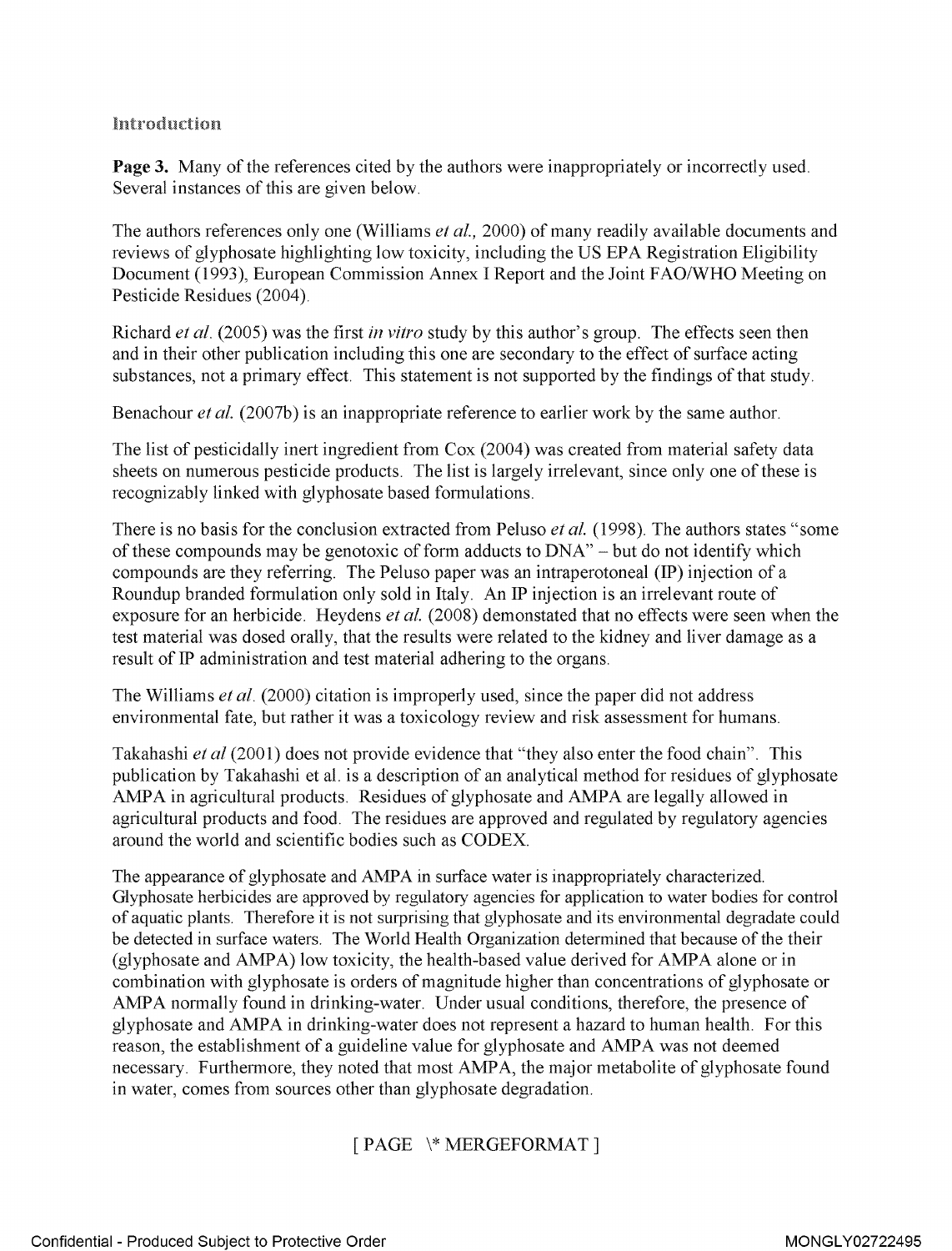Acquavella et al. (2004) was a biomonitoring study with urine as the matrix. Forty percent of the applicators had no detectable levels of glyphosate in their urine  $($  1 ppb), and those with detections were orders of magnitude below any regulatory standard. The authors did not provide the appropriate context of the study findings.

Clive (2007) is mis-referenced an inappropriately used. Clive James (the reference should be James, 2007) notes "biotech crops [are]...... associated with fewer insecticide and herbicide sprays". While Roundup use may increase, this is <sup>a</sup> substitution for pesticides with less desirable toxicological profiles which is generally considered to be a good trade-off for both human health and the environment. The author should acknowledge this.

Benachour *et al.* (2007b) worked with the human embryonic kidney 293 cell line. The effects noted were secondary due to surface active agents causing cell membrane disruption.

Page 4. The authors' hypothesis apparently attempts to link previous work conducted by the authors' group (Benachour et al., 1007b) to the weak statistical associations noted in Savitz et al. (2007). However, in the Savitz et al. study, there were no statistically significant findings for glyphosate or Roundup related products.

The authors' inclusion of race and age for the source of immortal liver cell lines is unusual and not appropriate. However, this information could be considered in the Materials and Methods section if it is experimentally relevant.

The reference Knasmuller et al., (2004) could not be located.

Digl appears to be an uncharacterized plant extract from three different species. Neither explanation of the source of plant matter nor any extraction methods for Digl are provided. What is the purity of Dig 1, and were any impurities identified? In what way is Dig1 new  $-$  is it newly discovered for herbal remedies or recently isolated and identified, or perhaps it is new to the nutraceuticals market?

## Statistical Analysis

Page 10. Significant descriptions of the statistical procedures are missing from the paper. LC/EC estimates are presented in the paper but there is no description of the procedure used to derive these estimates. Additionally, it is discussed that assays were repeated three times. This is taken to understand that this replication occurred across days (known as blocking by time). However, the stats were only done with a simple t-test and did not use a statistical model that considered the effect of day. Even more importantly, the authors failed to perform a statistical test that was adjusted for multiple comparisons. In other words, there were multiple treatments in each experiment, and performing multiple t-tests artificially inflates the power greatly, thereby increasing the Type <sup>I</sup> error rate (false positives). Therefore, the statistical analysis for this study was not done correctly and is consequently not suitable for publication.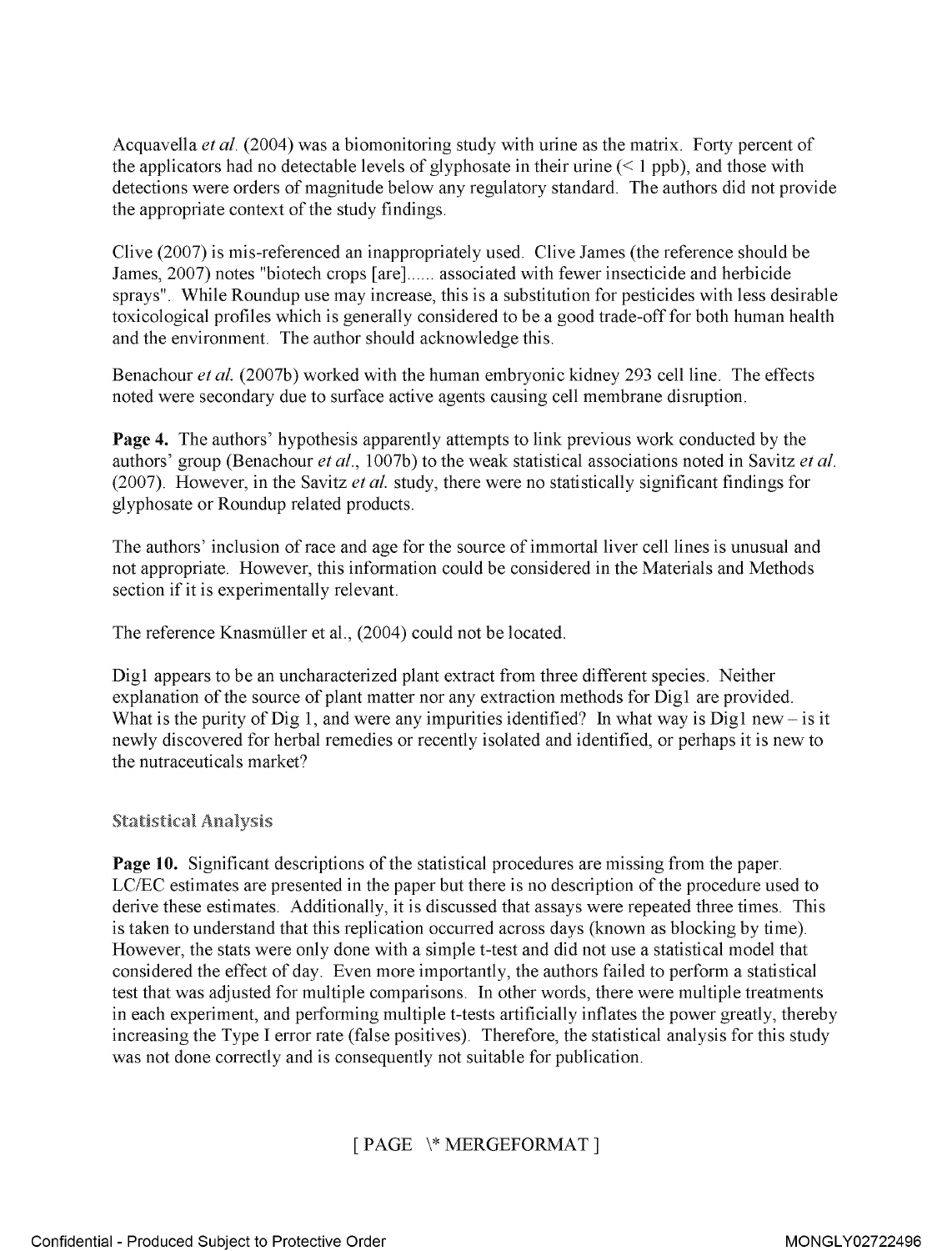## Results

**Page 11.** The authors fail to acknowledge that exposures in the experiments shown in figure 1 are orders of magnitude above an environmentally realistic exposure. Exposing cells directly in culture to concentrations of glyphosate formulations at  $0.5\%$  is excessive. This exposure concentration equates to 5,000 ppm formulation. Surfactants are known to be toxic to cells in culture over this duration of exposure at concentrations in the low ppm range. A vast amount of literature has been developed in this area.

There are inconsistencies for duration of exposure and statements regarding growth rates (24 h vs 32 h) between the text, the legend for figure 1, and the Materials and Methods section.

It is incorrectly stated that cell death resulted from inhibition of succintate-dehydrogenase. Rather, the information presented only demonstrates decreased or inactivated succintatedehydrogenase. The term inhibition is used to describe a specific type of interaction. The interaction described in this paper is evidently a nonspecific effect (membrane disruption) that leads to release of succinate-dehydrogenase from the mitochondrial membrane. This effect has been reported in the research for all classes of surfactants for several decades.

Page 12. As discussed in the general comments, the observed effects on P450 activity are of minimal magnitude. The effects of the test material on cytochrome P450 likely result from disruption of their anchoring in the endoplasmic reticulum where they are associated with reductases that supply them with reducing equivalents that allow them to catalyze monoxygentation reaction (hydroxylations). It is not uncommon to observe modulation of cytochrome P450 enzymatic activity in the presence of surfactants that can either increase or decrease activity depending on the surfactant concentration and the extent of membrane disruption. This effect is related to a change in the arrangement of lipoprotein complexes in the membrane. Activation of enzyme activity following treatment with surfactants has been previously reported, particularly with microsomal proteins (which is what is being evaluated in an S9 fraction). For example, mammalian liver UDP glucuronyl transferase (decreased activity observed see figure 8) is firmly bound to microsomal membranes, and its activity has been shown to be strongly dependent on the presence of compounds that perturb membranes (Graham AB, Wood GC. Factors affecting the response of microsomal UDP-glucuronyltransferase to membrane perturbants. Biochim Biophys Acta. 1973;7:45-50).

Discussion

**Page 13.** The use of LD50 is not appropriate and should be replaced with EC50.

The authors' reference to the residues in food or feed is not clear. The 400 ppm value cited appears to be a high tolerance for either alfalfa hay for livestock feed. There are no food use tolerances (what the authors refer to as "maximum level of residues authorized") for glyphosate at 400 ppm. Therefore, whatever the authors are attempting to infer about the relationship of the exposures used in their study to actual human dietary exposure, it is inaccurate.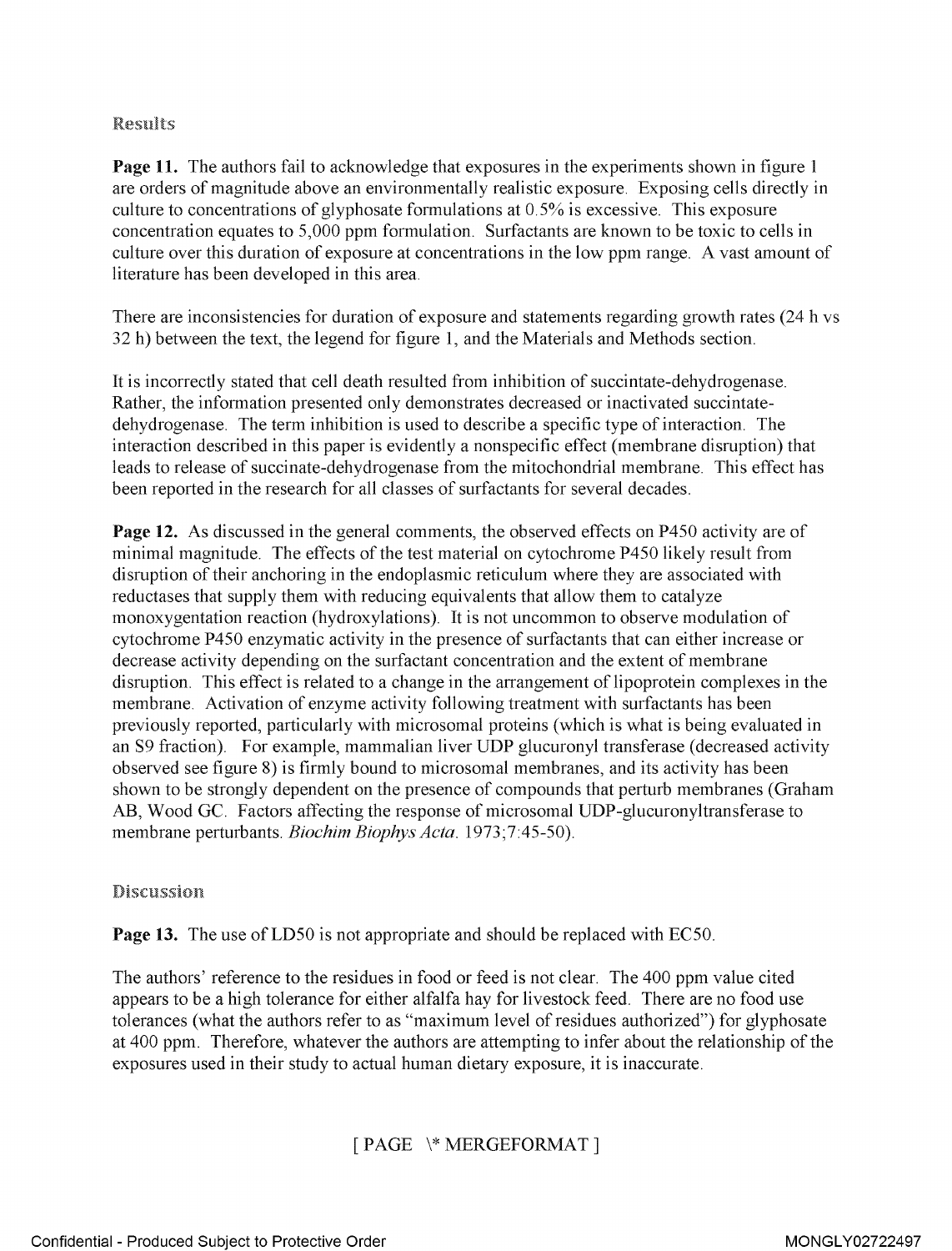Majer *et al.* (2004) – The aim of the study was to investigate the usefulness of two human derived hepatoma cell lines (HepG2 and Hep3B) for the detection of dietary and lifestyle related DNA-reactive carcinogens. Glyphosate is not DNA-reactive. The authors' use of this paper is an inappropriate attempt to link the Peluso *et al.* (1998) paper mentioned in the Introduction (an in vivo study using intraperatoneal injection, a non-relevant route of administration) to their in vitro methods and establish biological plausibility.

Page 14. It is speculated by the authors that the observed effects are attributed to glyphosate and that the glyphosate toxicity results from the addition of the adjuvant. However, the authors fail to provide any evidence to support this conclusion. The authors did not separate the contributions to toxicity of glyphosate and the surfactant. However, several studies have evaluated the effect of direct treatment of herbicide formulations on mitochondrial function (Oakes DJ, Pollack JK. Effects of a herbicide formulation, Tordon 75D, and its individual components on the oxidative functions of mitochondria. Toxicology. 1999;13;136:41-5 and Oakes DJ, Pollak JK. The *in vitro* evaluation of the toxicities of three related herbicide formulations containing ester derivatives of 2,4,5-T and 2,4-D using sub-mitochondrial particles. Toxicology. 2000;26;151:1-9.). Oakes and Pollak (1999) investigated the effect of another commercially available herbicide formulation on mitochondrial function using sub-mitochondrial particles. The herbicide formulation Tordon 75D® was found to inhibit electron transport with an IC50 value in the low micromolar range. By testing individual components of the herbicide formulation, it was shown that the proprietary surfactant polyglycol 26-2, when tested alone, uncoupled mitochondrial respiration to an equal level as the commercial formulation. None of the other components of the herbicide formulation had an inhibitory effect. This is consistent with the findings in another publication where a Roundup branded formulation and a formulation blank containing the surfactant produced an equivalent effect on mitochondrial function in cell culture (Levine S.L., Han, Z., Liu, J. Farmer, D.R., and V. Papadopoulos. 2007. Disrupting mitochondrial function with surfactants inhibits MA-10 Leydig cell steroidogenesis. Cell Biol Toxicol. 23 :3 85 -400).

It is stated that the adjuvant 'most probably' results in bioaccumulation of glyphosate or gene disruption. No substantiation/evidence for this statement is provided. Glyphosate has <sup>a</sup> negative log octanol-water coefficient and has empirically been shown not to bioaccumulate. Glyphosate has been reviewed by numerous regulatory/scientific groups globally is not considered to be genotoxic. The author repeatedly references his/her group's previously discussed in vitro results which can be dismissed as the effects of surface acting agents on cell membranes, as would be noted if testing surfactants in hand soaps and baby shampoos (see Levine, S.L., Han, Z., Lui, J., Farmer, D.R and V.Papadopoulos. 2007. Disrupting mitochondrial function with surfactants inhibits MA-10 Leydig cell steroidogenesis. Cell Biol Toxicol. Vol. 23(6):385-400).

Page 17. The author attempts to link the test items with genotoxic and carcinogenic endpoints, yet global regulatory authorities have reviewed extensive in vivo data and concluded glyphosate exhibits no genotoxicity or carcinogenicity – see previously mentioned regulatory authority reviews.

Hydroxylated metabolites of PCBs [OH-PCBs] have been shown to have agonist or antagonist interactions with hormone receptors (HRs) or hormone-receptor mediated responses. No data has